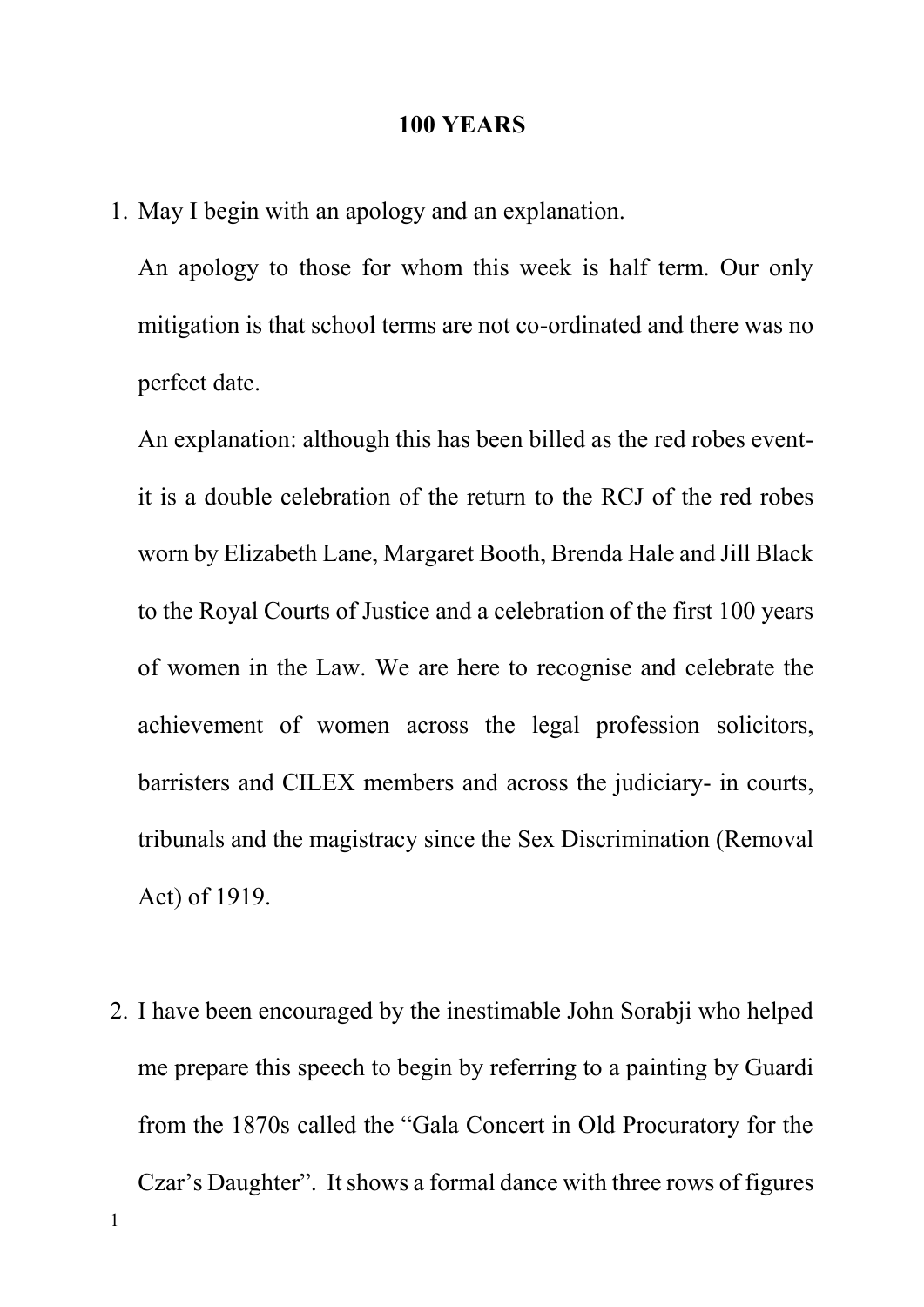dressed in black, some holding musical instruments. There was a debate about the identity of the figures.

- 3. Obviously, they were musicians but not just any musicians. They had played for Kings and Emperors, Princes and Popes, and daughters of the Czar. They had been acknowledged as prodigies. Many could play more than one instrument to a level that put others to shame. Vivaldi had written some 140 concertos for them. One of their number was described as the '*premier violinist in Europe*'. They were accomplished composers. Yet their names are lost to historywhy? Because they were all women.
- 4. The whole point of celebrating 100 years of women in the law is that the women who led the way do not go unrecognised.
- 5. There was some progress before 1919 but not much. Although many universities still refused to award women degrees, Eliza Orme studied for a law degree at University College London, securing her degree in 1888. She could not officially practice law at the time but that did not stop her. She set up office in Chancery Lane and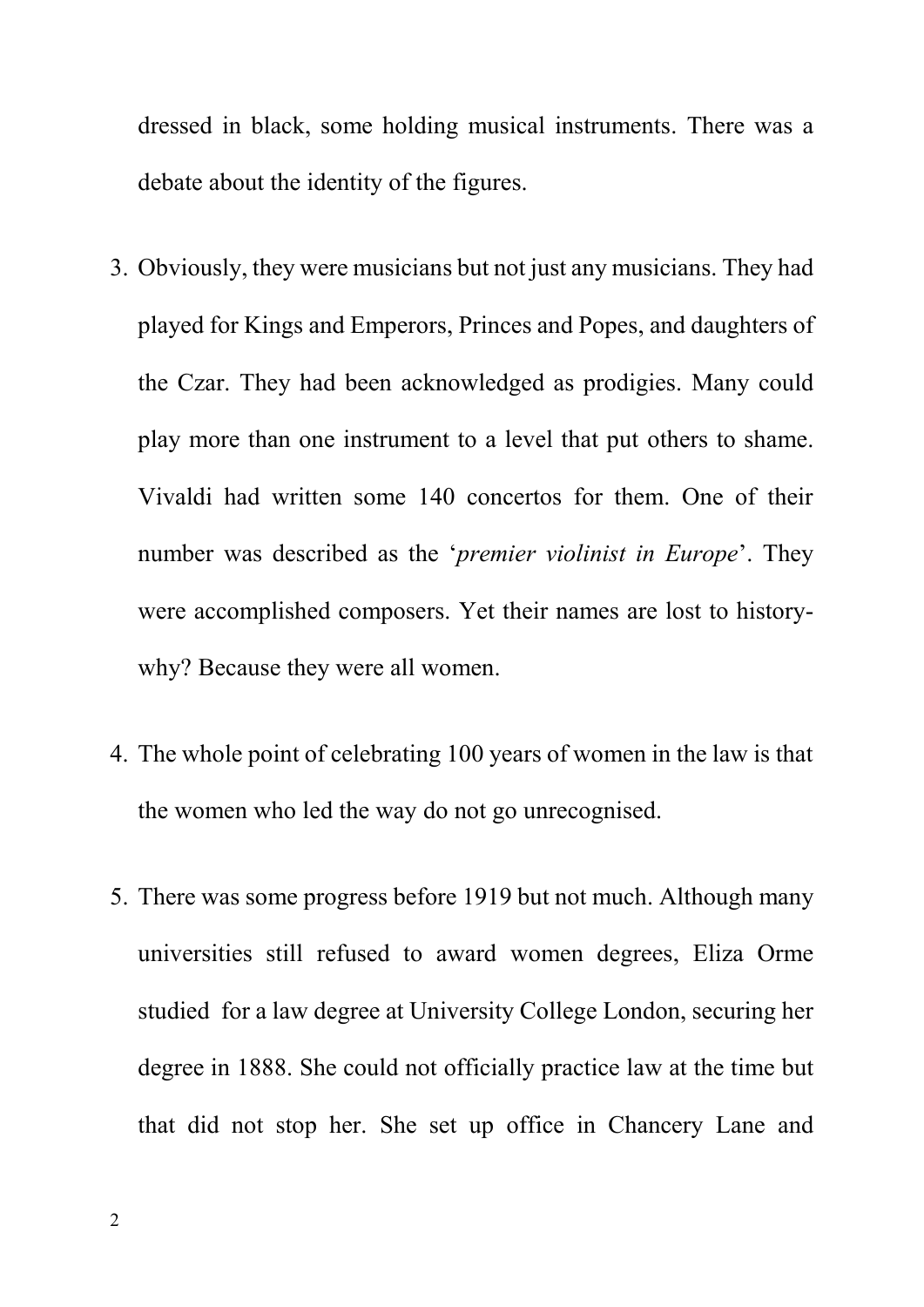developed a conveyancing practice, operating below the radar of the Law Society and the Inns of Court.

- 6. She was followed by Cornelia Sorabji, the first woman to take the BCL at Oxford and first woman to be admitted to read in the Law Libraries at All Souls in 1892 and at Lincoln's Inn. In the 1920s she was the first woman admitted to practice at the Bar in both England and India.
- 7. During the same period, women were fighting the long battle to become solicitors. In late 1913, the Court of Appeal declared that Gwyneth Bebb, and 3 others did not qualify as a "person" for the purposes of the Solicitors Act 1843 and therefore could not be admitted to the Roll. This was despite the fact that Section 48 of the Act provided that *"every word importing the Masculine Gender only shall extend and be applied to a Female as well as Male […] unless …. it be otherwise specially provided, or there by something in the Subject or Context, repugnant to such Construction*". Apparently, the court decided it *would* be repugnant to allow women to become solicitors because there had never been a female attorney. Well yes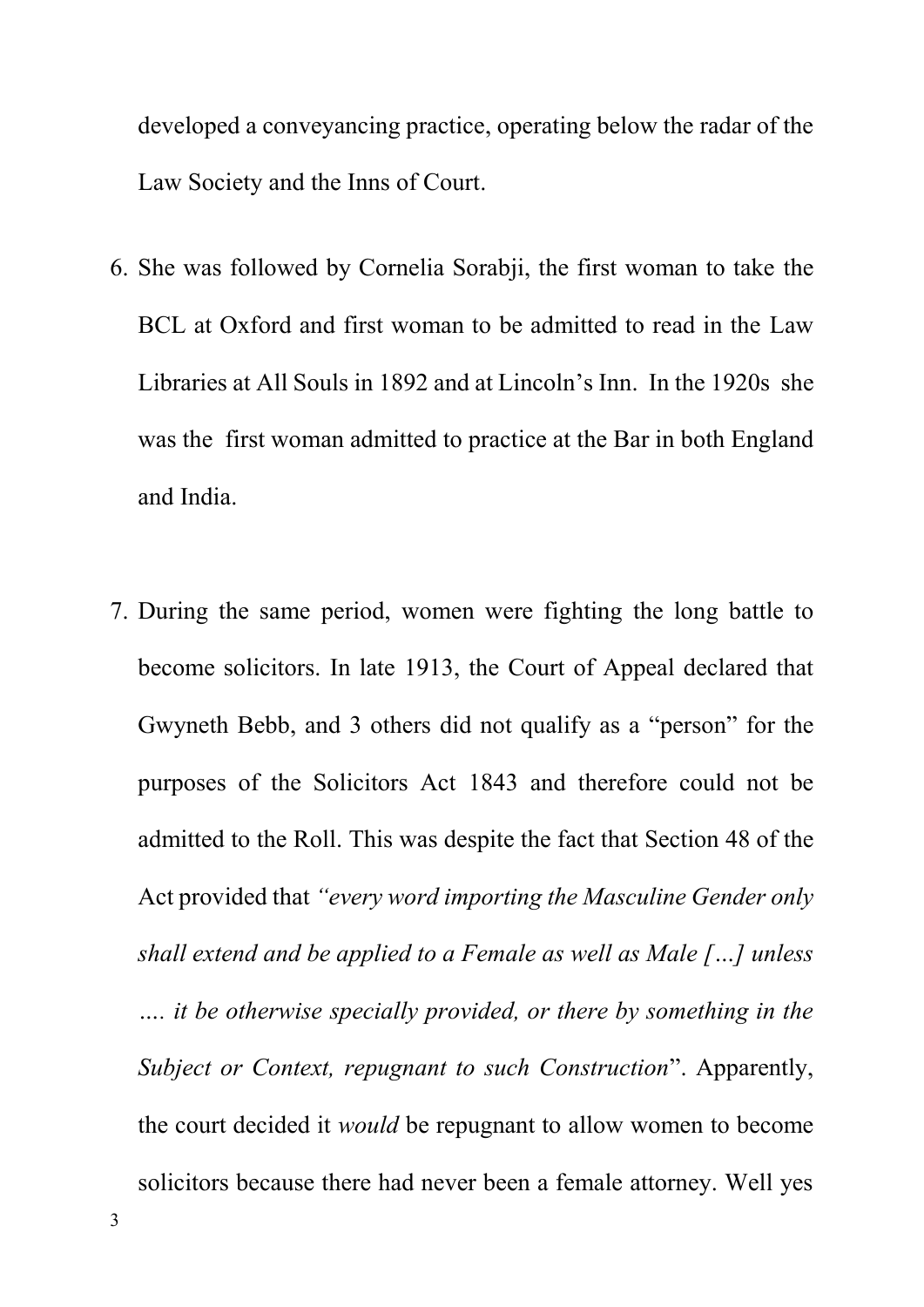my Lords – there was a reason for that! The 1919 put right what the court had got wrong.

- 8. It led directly to women qualifying as barristers and solicitors and changed the landscape of the professions. Carrie Morrison, Mary Pickup, Mary Sykes, and Maud Crofts were the first women solicitors qualifying in 1922.
- 9. The same year, Dr Ivy Williams was the first woman to be called to the Bar in England. Dr Williams never practised but became a legal academic. She was the first woman to be awarded a Doctorate in Civil Law by Oxford University and the first woman to teach law at an English University. The fact there was a woman barrister was recognised as a truly memorable event in the history of the law but I quote: "*was never likely to be justified by any success they will achieve in the field of advocacy*' 1 . Oh yes??
- 10. Meanwhile there was a break through for the magistracy. Ada Summers in November 1919 became mayor of Stalybridge and an

 $\overline{a}$ 

<sup>&</sup>lt;sup>1</sup> Dr Ivy Williams biography, 100 Years'.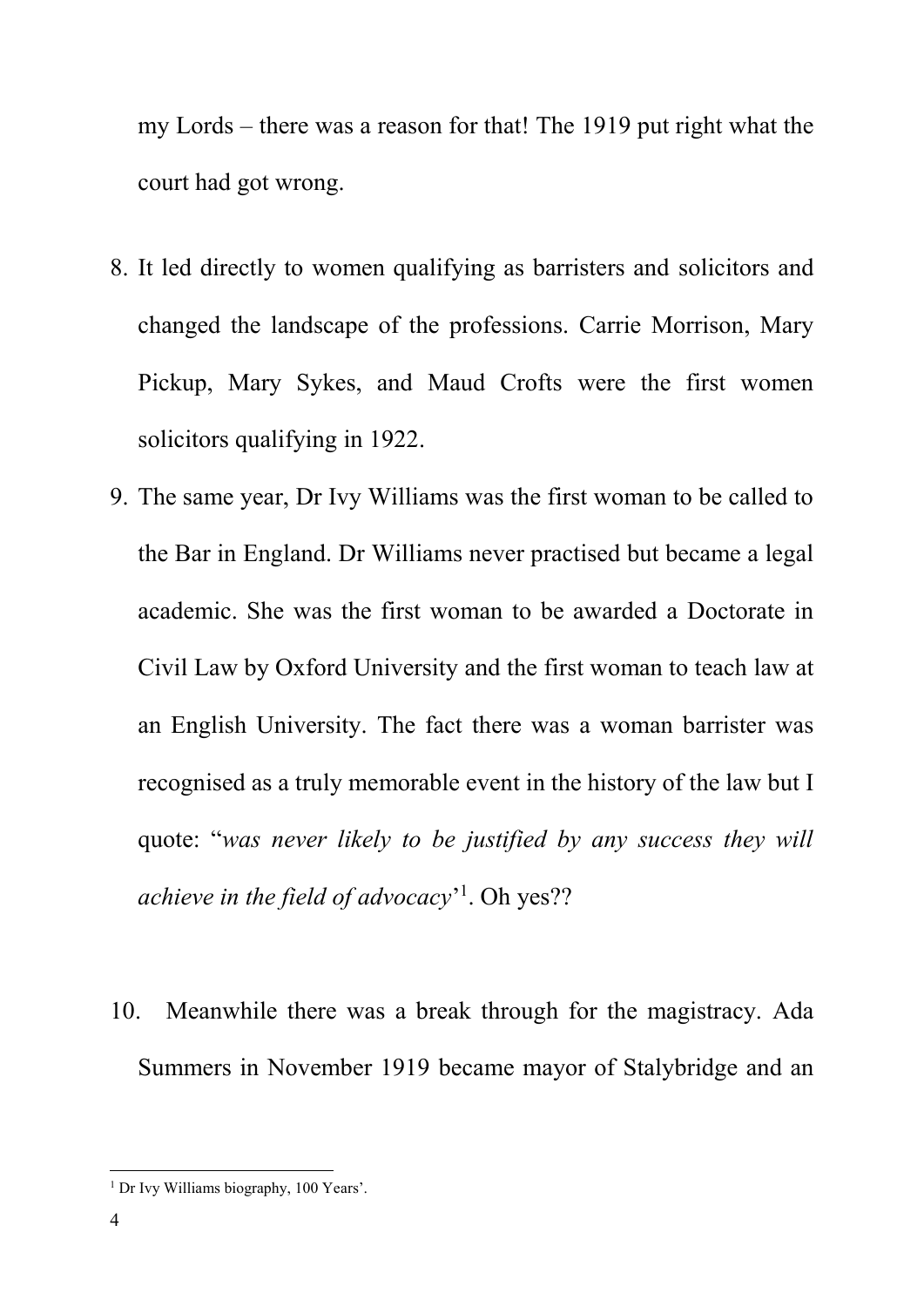ex officio Justice of the Peace. In 1920, she was appointed as a JP in her own right.

- 11. Helena Normanton was the first to practice at the Bar. In the face of Middle Temple's refusal to admit her in 1918 she petitioned the House of Lords to reverse the decision. The 1919 Act saved the Lords from making the same mistake the Court of Appeal had made in *Bebb.* . She was called in 1922 choosing to practice under maiden name. She was the first woman to secure a passport in her maiden name, to prosecute a murder trial and the first female King's Counsel in 1949.
- 12. What follows a long list of notable women with apologies for supporters of those I have omitted:
	- i. Sybil Campbell the first woman appointed to the professional judiciary as a stipendiary magistrate in 1945.
	- ii. The first female Circuit Judge, Elizabeth Lane, appointed in 1962 having been appointed the Recorder of Derby the year before and appointed as the first female High Court judge in 1965.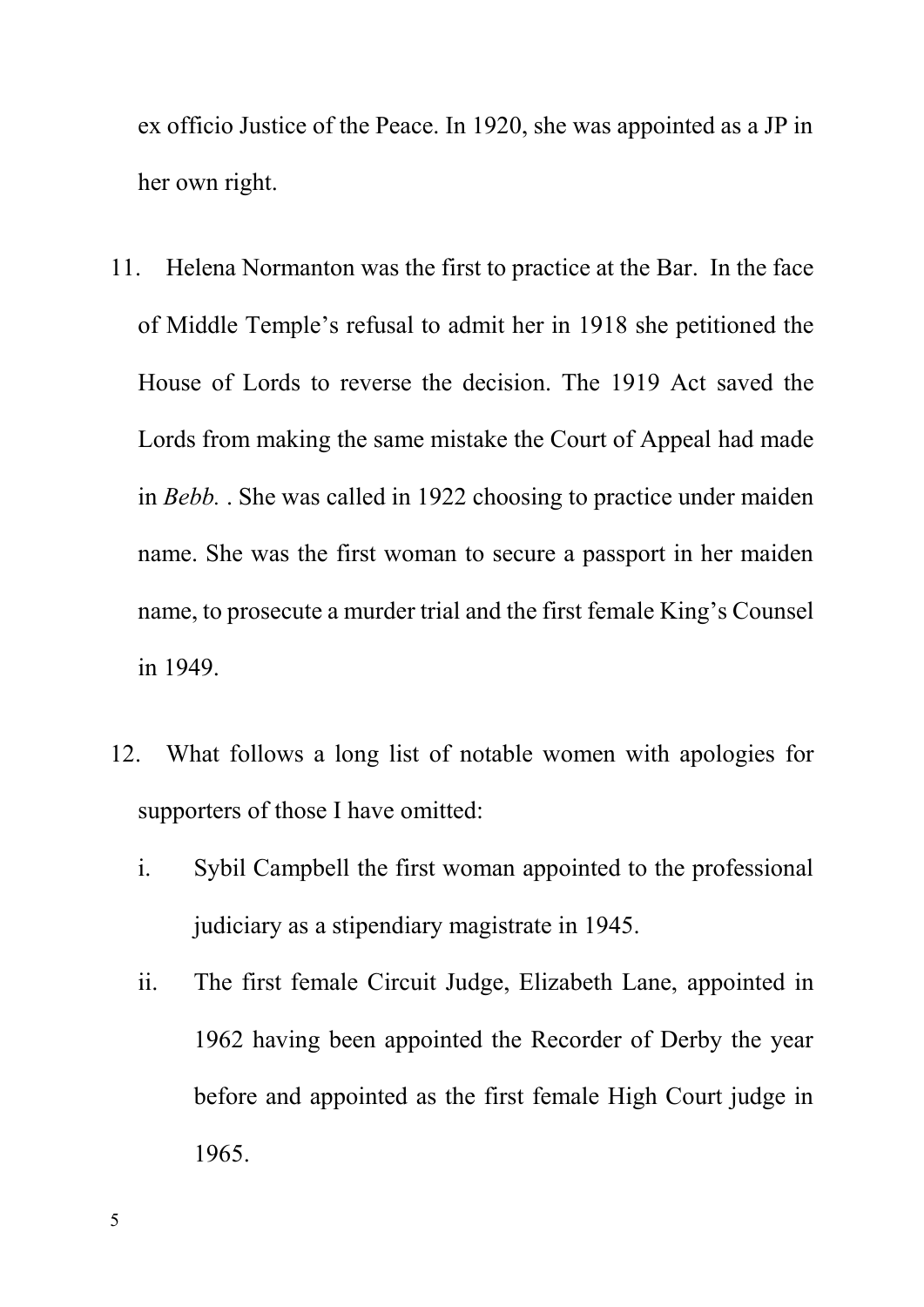- iii. Rose Heilbron the youngest KC since the late 1700s appointed the same year as Helena Normanton. The first female Recorder in 1956, the first woman to sit at the Old Bailey in 1972, and the second woman to be appointed as a High Court judge.
- iv. In 1977 Rosina Harris the first female senior partner of a major London law firm.
- v. In 1979, Margaret Booth appointed the third female HCJ
- vi. In 1998, Dame Elizabeth, now Lady, Butler-Sloss the first woman appointed to the Court of Appeal. The Supreme Court Act 1981, just like the Solicitors Act as interpreted by the CA, could not conceive of the idea that a woman could be a judge, and required her to take the title Lord Justice of Appeal. It would take six years before the title changed to lady Justice of Appeal by way of a Practice Direction. When I was appointed to the Court of Appeal in 2005, then the fifth woman to be appointed an LJ after Lady Butler-Sloss, Lady Hale, Lady Arden (previously the first female Chancery Division judge)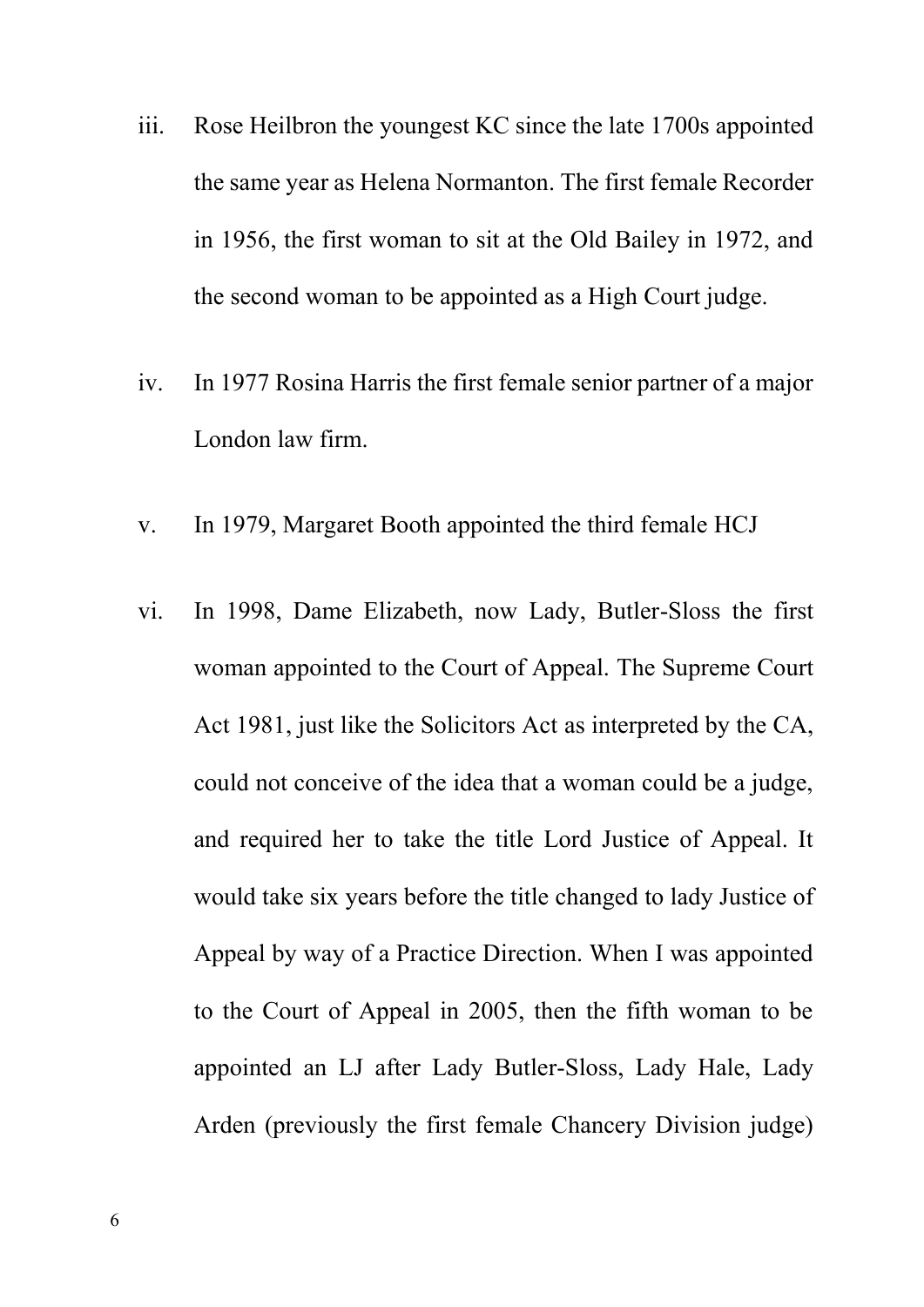and Janet Smith, I was the first formally, rather than informally, to be styled a Lady Justice of Appeal.

- vii. Back to 1998 that year saw the first woman to chair the Bar Council – whatever happened to her?
- viii. The first female head of division was again, Elizabeth Butler-Sloss, in 1999, President of the Family Division.
- ix. In 2002 Carolyn Kirby became the first woman president of the Law Society. Amongst her many accomplishments was serving as a judge in the Mental Health Tribunal.
- x. In 2006 June Venters became the first female solicitor to be appointed a QC.
- xi. Dame Rosalyn Higgins was the first woman appointed to the International Court of Justice and became its first female President in 2006.
- xii. The first female head of the Commercial Court Elizabeth Gloster was not appointed until 2010. She became the first female Vice President of the Court of Appeal's Civil Division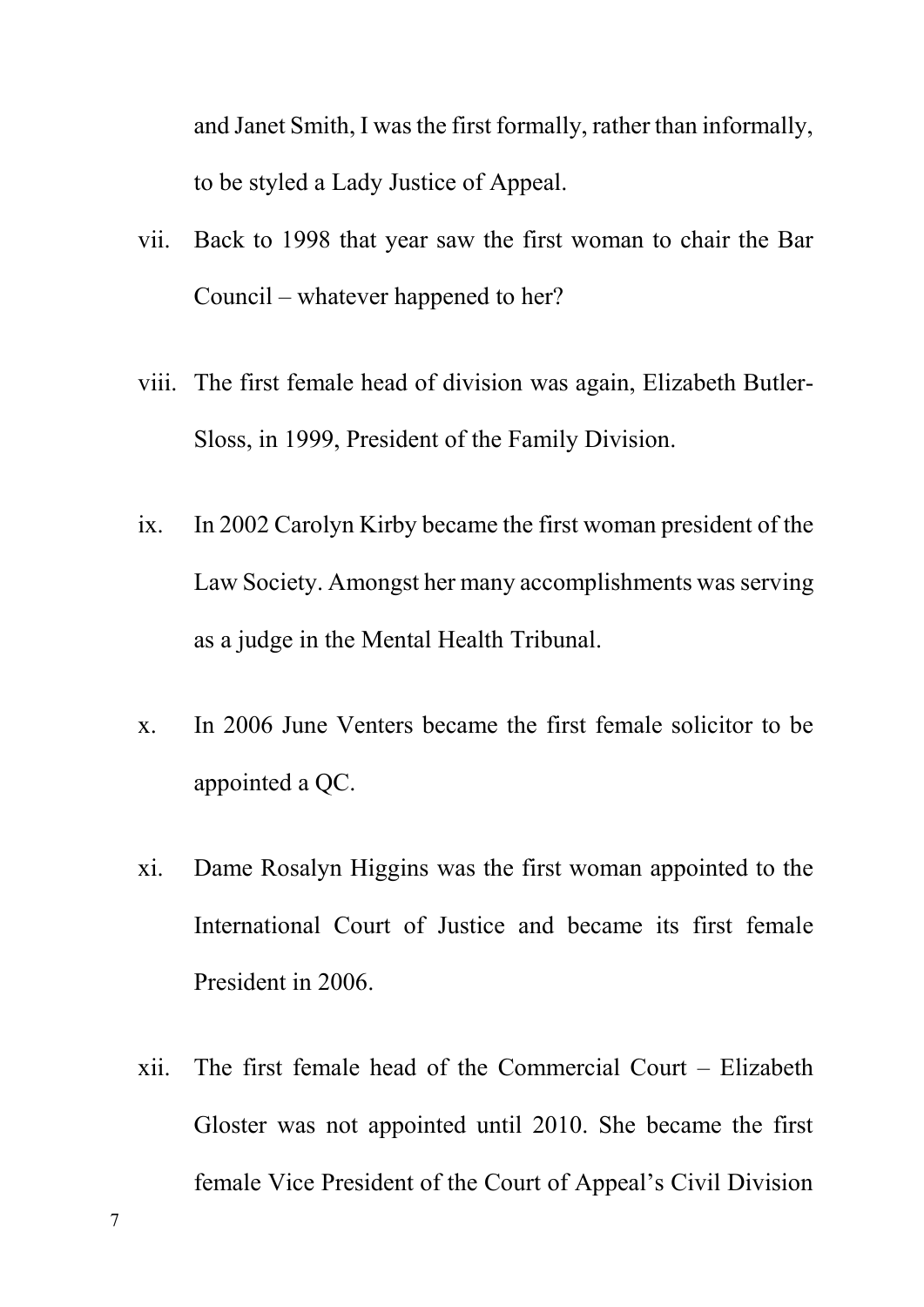in 2016. The Criminal Division beat the Civil Division to it. Its first female Vice President, who from 2011 had previously been the first female Vice President of the Queen's Bench Division, was appointed in 2013. Modesty stops me from mentioning who that was.

- xiii. The first female Master of the High Court, Barbara Fontaine, was not appointed until 2003. Even in 2003, I am told that her proposed appointment was met with outage from some on the grounds she was a woman **and** a solicitor. She proved the doubters wrong and she became the first female (and very successful) Senior Master in 2014.
- xiv. Lady Hale became first female Law Lord (note the Lord) in 2004, and then the first female President of the Supreme Court in 2017.
- xv. In 2017 Julia Macur became the first woman Senior Presiding Judge and Jill Black the second female Supreme Court Justice.
- xvi. Victoria Sharp was appointed the first female President of the Queen's Bench Division in 2019.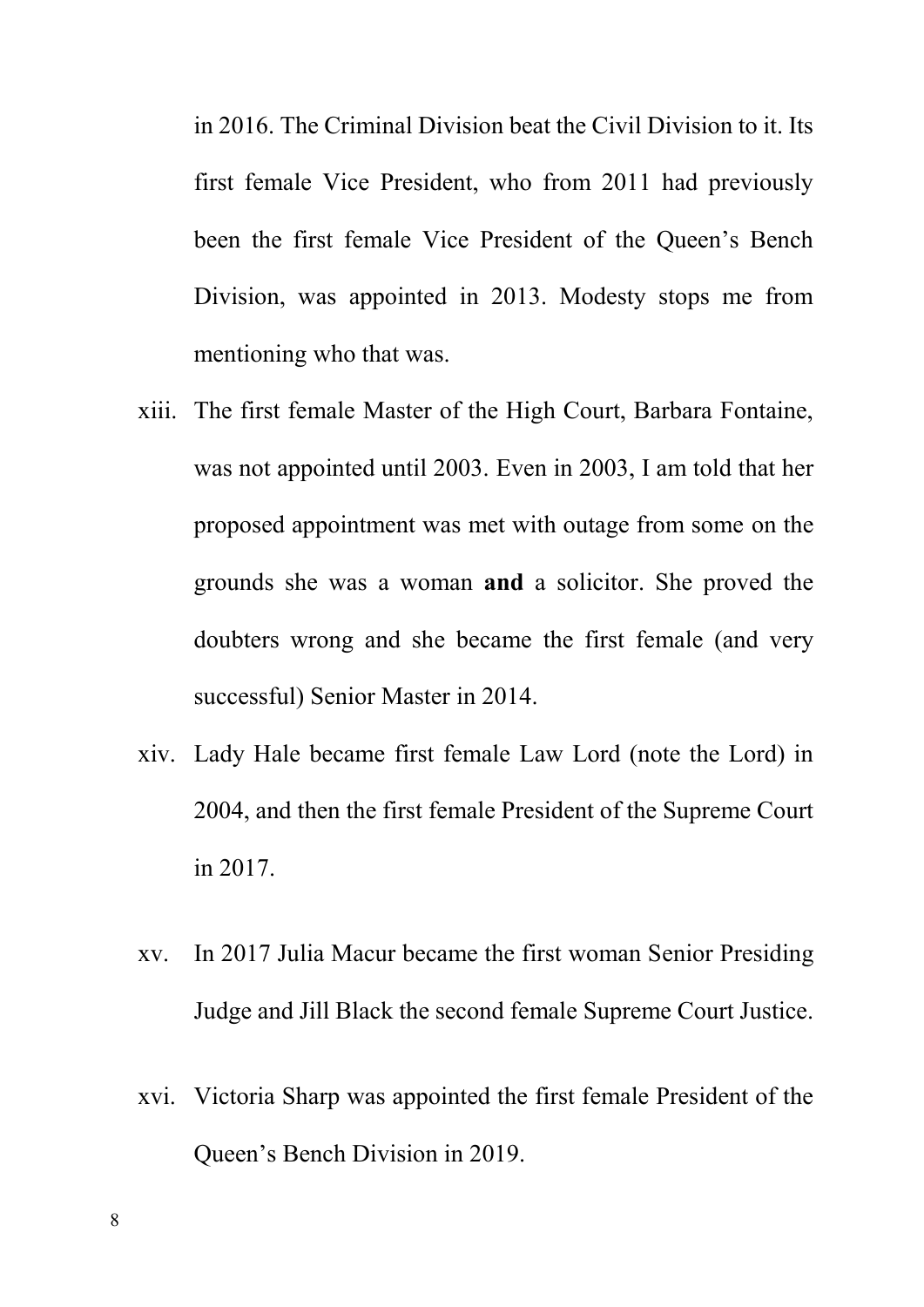- xvii. Finally, and most definitely not bringing up the rear but leading the way, are CILEX members and women Tribunal judges. CILEX has long been a beacon of equal opportunity providing a path into the law for those from non-traditional backgrounds. Similarly, the Tribunal system has an excellent track record. Approximately 50 % of Tribunal leadership judges are women and 46 % of all tribunal judges are women. They have included Siobhan McGrath, Alison McKenna, Vivien Rose, Ingrid Simler, Judith Farbey, Gwynneth Knowles, Sarah Falk and Jennifer Eady and the recently elected first woman to lead the Western Circuit- Kate Brunner QC.
- 13. Many other women, deserve a mention but we don't have the time. So slow steady progress in the courts- about 37 % of judges are now female, somewhat speedier progress in tribunals. We continue to await the first female Chancellor of the High Court, the first female Master of the Rolls, the female first Senior President of Tribunals and the first female Lord – Lady – Chief Justice. But knowing the quality and commitment of the women now joining the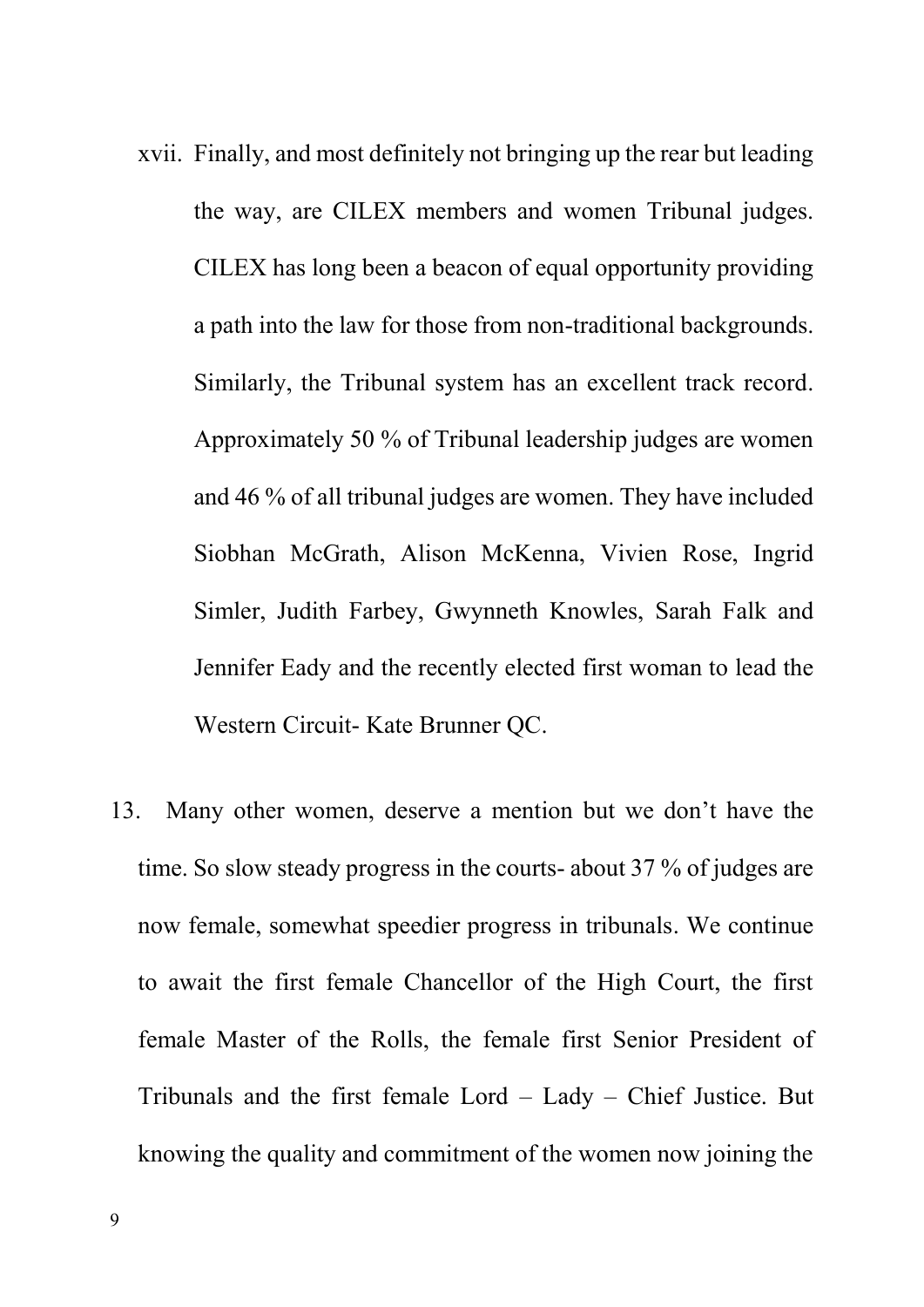judiciary- I hope it will not be long before we lose the concept of a woman being the first in a particular post and simply accept the appointment of a woman as the norm.

- 14. There remains much work to be done if we are fully to realise the 1919 Act's promise. For some years I have led the judiciary's work on diversity and as a result I have been asked to provide a few reflections on the challenges ahead. I am not one to look over the shoulder of my successor as Chair of the Diversity Committee of the Judge's Council especially one as able and committed as Ingrid Simler so I shall be cautious. I should like first to explain a little of what life was like for my generation of women and the generation before me- it may help explain my advice to my successors.
- 15. Many of the women who qualified in the 50s, 60s and 70s kept their heads down and suffered sexual assault, discrimination and being patronised, without complaining or reporting, hoping that if we had any ability it would eventually be recognised. We feared, as some women today still fear, that if we reported anyone, we would be considered a trouble maker and our careers would suffer.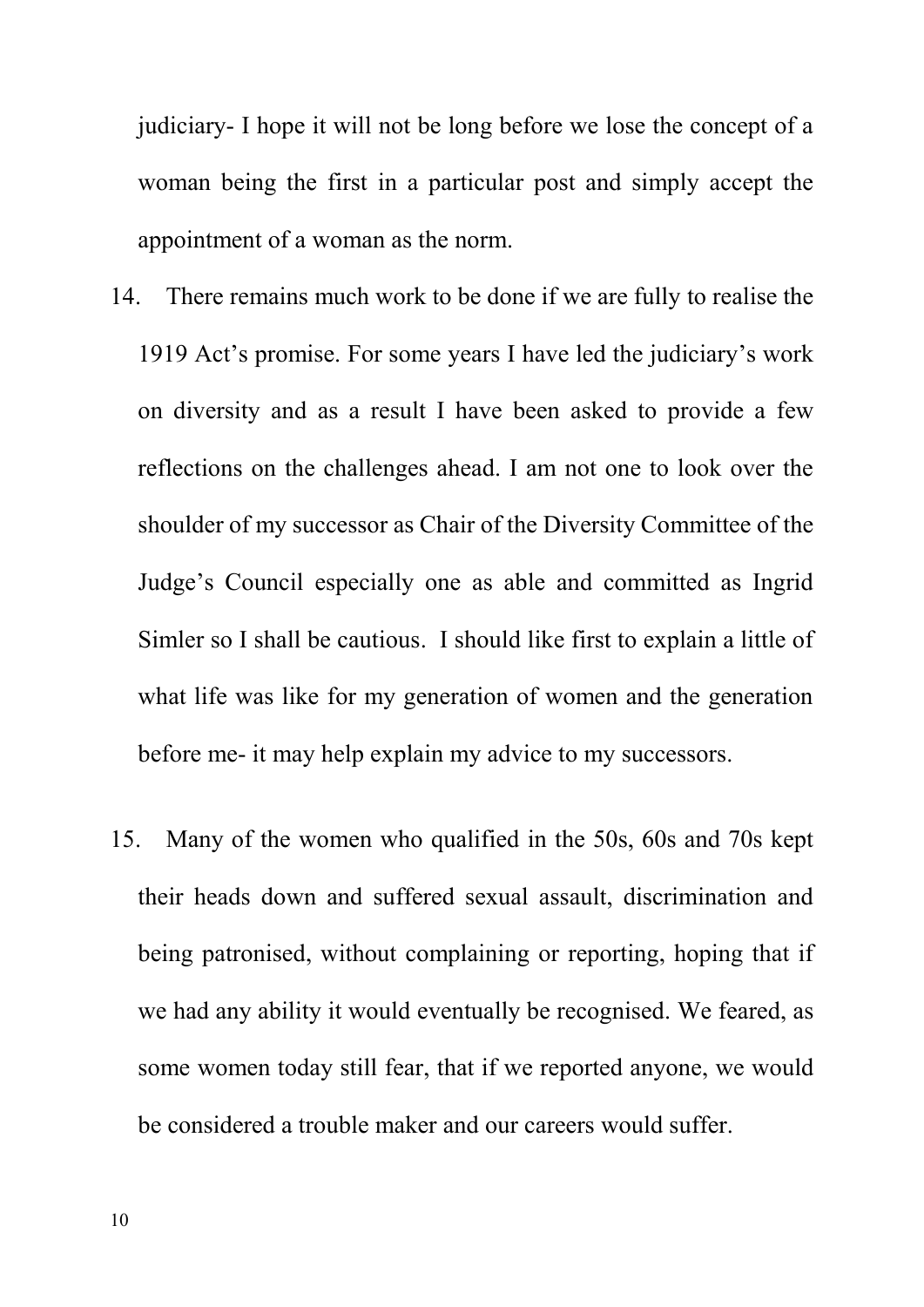16. We saw how the declared feminists were treated – they were considered (by some women as well as men) as bra burning, man hating, strident women likely to rock the boat. You couldn't be a feminist- in the sense of believing in women being treated equally and fairly- feminism was associated with extremism. I was always a feminist but kept it quiet for years. I remember vividly, when a judge, being given a T shirt sporting the legend "*This is what a feminist looks like"* by the Fawcett Commission and at last having the confidence to wear it proudly. If I could still get it into it, I would!

17. It is with that background I humbly offer the following advice:

- i. Be wary of those who express fine sentiments but do little to put them into action. I have been working in the field for many years and I have learned how to spot those genuinely committed to the cause of diversity.
- ii. In promoting the cause of diversity never forget men have as great a role to play as women. The battle to eradicate sexual harassment and discrimination will only be won if we work together.

11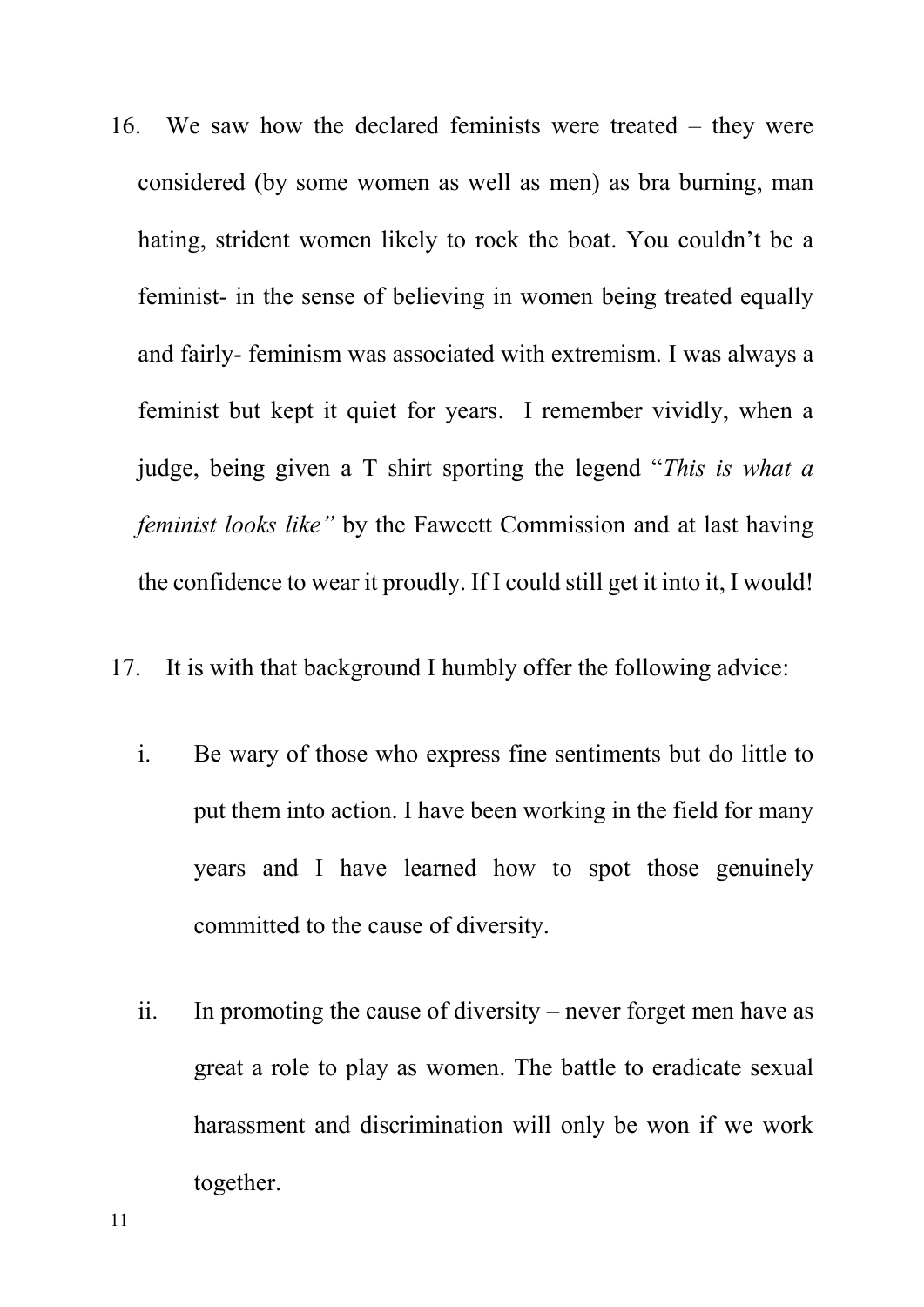- iii. Never forget that diversity takes many different forms- some less visible than others and although the fight to promote gender equality is important, so too is the fight to promote equality for all whatever their race, social or professional background.
- iv. Analyse what the Tribunals, for example, are doing right and compare it to other parts of the system.
- v. Try to persuade those with influence that it is in the interests of their institutions, their organisations, their firms, their sets of chambers to promote a better work/family life balance. We must retain in the profession those with caring responsibilities, men and women who rightly believe they are entitled to time with their families, despite the demands of their professional lives. A happier and healthier work force is more productive and more likely properly to represent the society it serves. Every organisation should examine its working practices and analyse whether it is making the best use of technology and flexible working.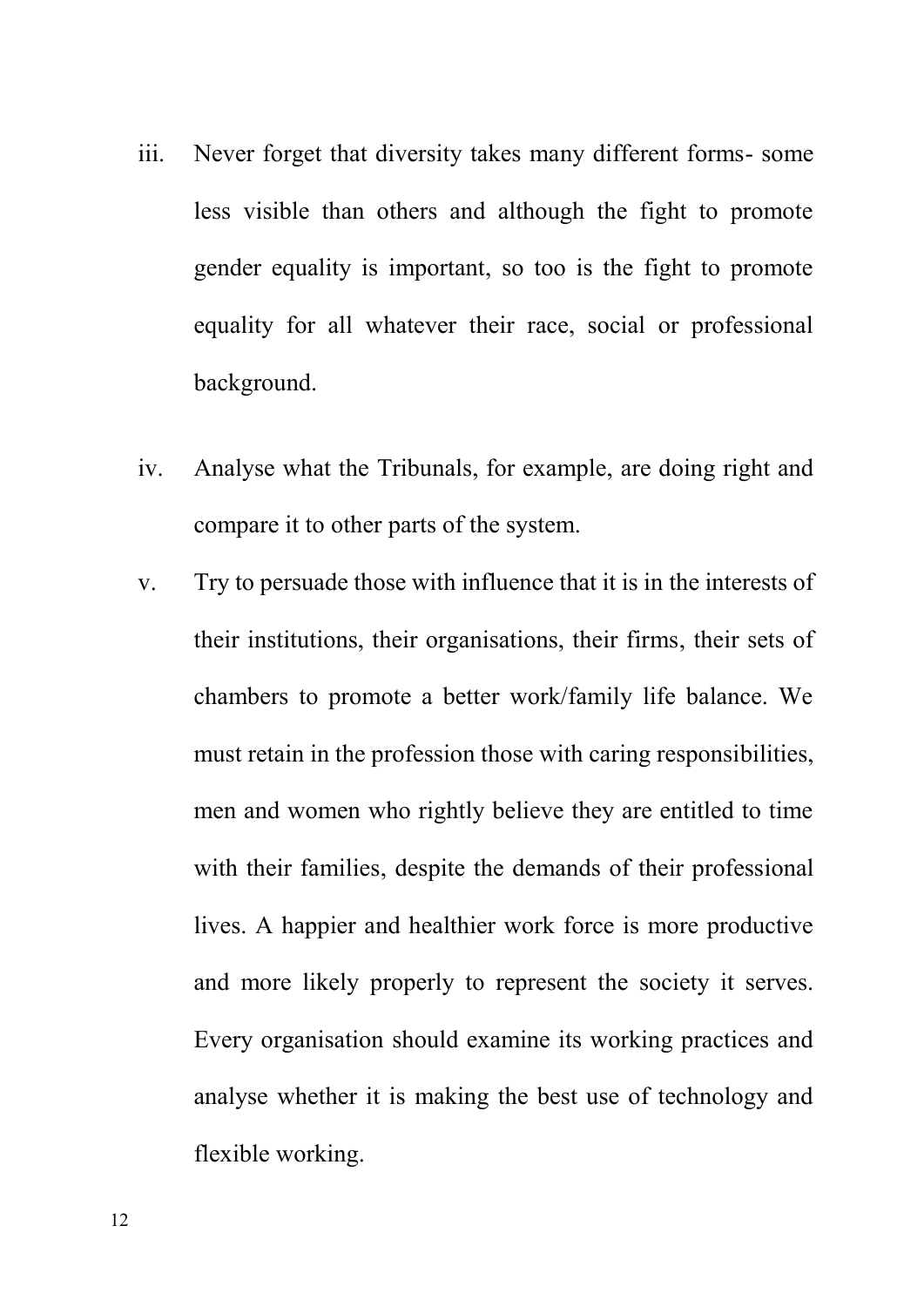- vi. Promote a zero tolerance policy for sexual harassment and discrimination. Every organisation should provide a mentor or someone to whom those affected can speak about any problems and appropriate steps can be taken to resolve the problem.
- vii. Keep working on eradicating unconscious bias. We all suffer from it and alerting people to the problem can be the first step in solving it. Having the female role models to whom I referred will obviously help in getting people to accept that their lawyer, their judge may be female and just as good if not better than a man…. But we have not yet reached the stage where a successful woman is accepted as the norm. Changing attitudes of that kind will be a big task, but getting out into schools and into communities, as members of the legal profession and the judges do increasingly, is an excellent start. It will also be a challenge to discover a way in which the potential of those who have taken a break from the profession or reduced their work load to care for others can be assessed without being unfair to their competitors.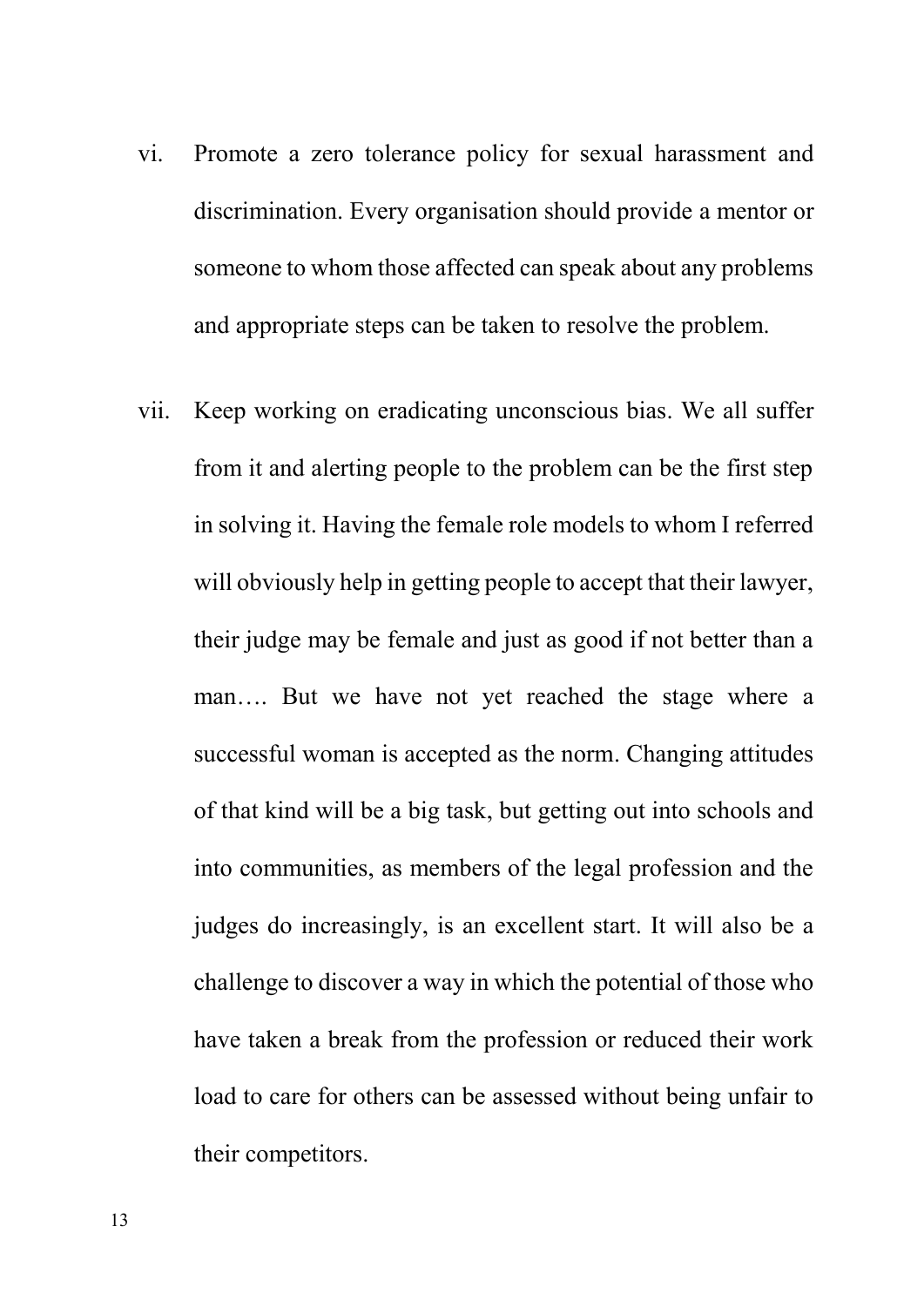18. When I was the Vice-Chair of the Judicial Appointments Commission in a short paper that considered how the judiciary was changing. I said this about judicial diversity.

'*For the pace of change to accelerate we all – judges, lawyers, the JAC, society as a whole – have a part to play.*'

In other words, we are all in this together: improving diversity should not be an add on for the legal profession and the judiciary. It should be part of their DNA.

- 19. The last hundred years have shown considerable change for the better. Through the perseverance, the persistence and the brilliance of the very many talented women who have transformed the legal profession and the judiciary, four of whom wore these robes, great strides have been made.
- 20. Greater strides still need to be taken, to secure full participation in all levels of the legal profession and the judiciary by women; to reduce the attrition rate robbing the profession of women partners and QCs and to ensure that more, talented women rise to the top of the profession and judiciary and stay there.